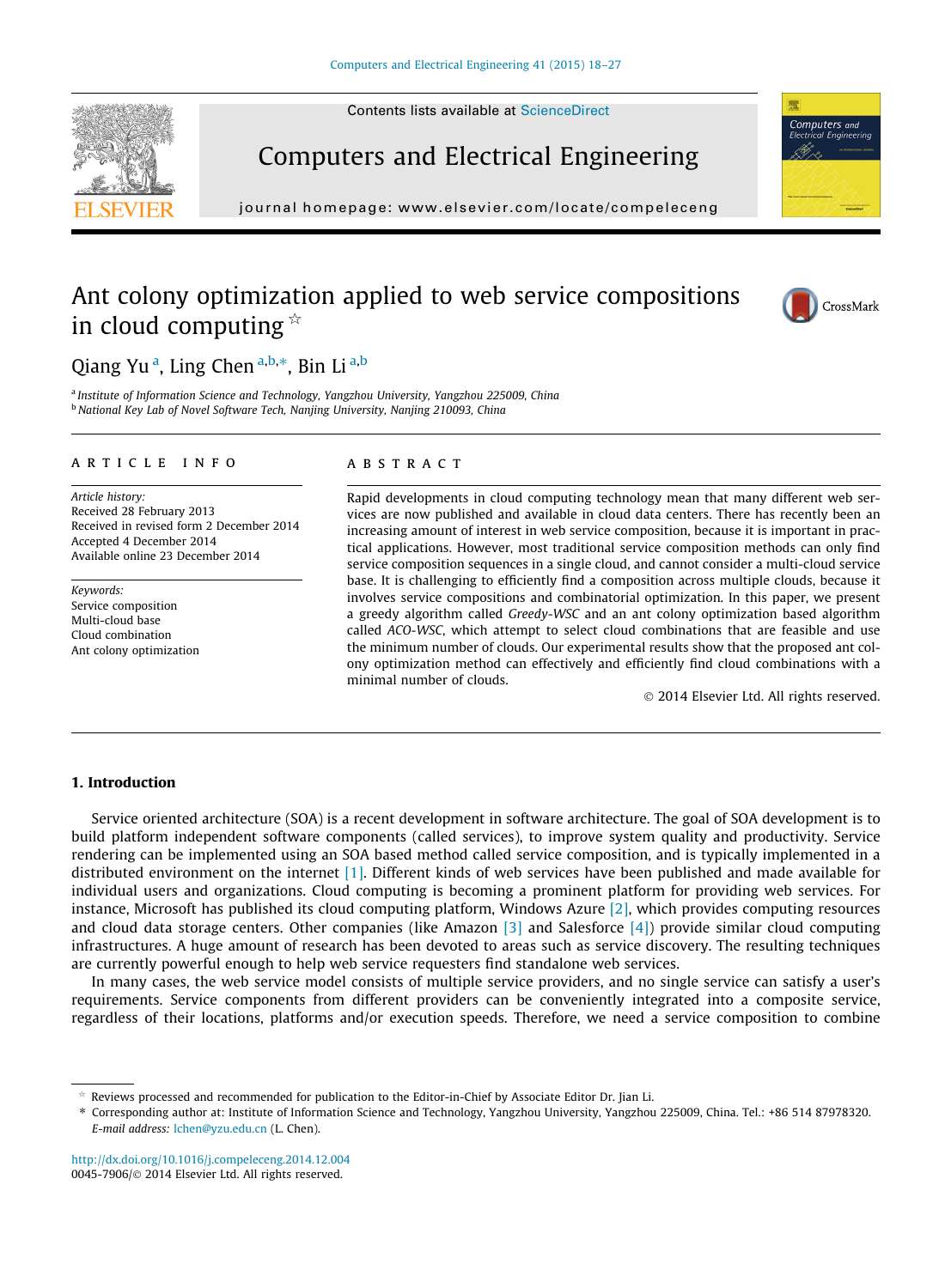several correlative web services together and fulfill the user's goal. Web service composition has received an increasing amount of research attention in the last few years.

Most existing service composition methods assume that all web services found in a composition sequence come from the same service repository. Instead of finding web services from multiple locations, these methods only discover composite web services that are stored in one service repository. However, increasing demands mean that many service providers have emerged (such as Windows Azure Platform [\[2\]](#page--1-0) and Amazon S3 [\[3\]](#page--1-0)). Many service providers have started to offer different QoS (quality of service) levels, to meet the needs of different user groups. In this case, traditional methods cannot find a web services composition from multiple service repositories.

A composite web service aggregates multiple atomic and composite web services, which interact according to a given process model. Each atomic web service is an indivisible software component and can implement a task of the business process underlying a composite web service. Given a request for a composite service, atomic services must be selected within a reasonably short time, especially for interactive and real-time applications. A speedy composition is required for urgent tasks and because a user may risk losing customers if they are frustrated by a long wait.

Communication between web services from different clouds is expensive and time consuming, so we need to find a valid composition that uses a minimum number of clouds. In this situation, however, it is hard to find an appropriate composition sequence. Therefore, effectively and efficiently choosing a service plan that minimizes the number of clouds is an open issue.

There have been recent advances in methods for delivering services over multi-vendor cloud resources [\[5–11\].](#page--1-0) Qi et al. [\[12\]](#page--1-0) presented a QoS-aware composition method for supporting cross-platform service composition in a cloud environment. Lucas-Simarro et al. [\[13\]](#page--1-0) presented a modular broker architecture that can work with different scheduling strategies to optimally deploy virtual services across multiple clouds based on different optimization criteria. Bastião Silva et al. [\[14\]](#page--1-0) presented a platform that allows applications to interoperate with distinct cloud providers' services using a normalized interface. The proposed approach provides a common API that minimizes the present deficits of cloud APIs. Casalicchio et al. [\[15\]](#page--1-0) analyzed the perspective of an application service provider using a cloud infrastructure, so as to scalabley provide its services with respect to QoS constraints. Zhang [\[16\]](#page--1-0) proposed a cloud computing open architecture, and noted that virtualization and service-oriented architecture are two key techniques. Wang [\[17\]](#page--1-0) introduced several enabling techniques for cloud computing. Zou et al. [\[18\]](#page--1-0) proposed a service composition framework for multi-cloud base environments. They also presented three different cloud combination methods called All Clouds, Base Cloud, and Smart Cloud, which aim to select cloud combinations with a feasible composition sequence and a minimum number of clouds. In [\[19,20\],](#page--1-0) methods were proposed for semantic web service composition using clustering and ant colony algorithms. Zhang et al. [\[21\]](#page--1-0) proposed a QoSbased dynamic service composition method for web services based on ant colony optimization (ACO). They used ACO to solve the multi-objective optimal-path selection problem. Pejman et al. surveyed methods for web service composition in [\[22\].](#page--1-0)

To evaluate and compare automatic cloud service composition methods, we must construct a test environment using some standards. The proposed composer can find the optimal composition length in each challenge set within a reasonable time. Mohammad et al. [\[23\]](#page--1-0) gave a short survey that explored testing methods for cloud services.

In this work, we focused on web service composition methods that use heuristic optimization. We considered the web service composition as an optimization problem, and used ACO to search for the best service composition in multi-cloud base environments.

Because of the expensive communication costs when using web services from different clouds, the goal of our work was to effectively and efficiently minimize the number of clouds involved in a service composition sequence. This is a challenging problem, because we must consider the constraints provided by the services when optimizing the cloud selection. We present greedy and ACO algorithms for selecting a feasible cloud combination that also uses a minimum number of clouds.

ACO is an evolution simulation algorithm proposed by Dorigo et al.  $[24]$ . It was inspired by the behaviour of a real ant colony, after the authors noticed similarities between the ants' food-hunting activities and the travelling salesman problem (TSP). Dorigo et al. successfully solved the TSP problem using the same principle that ants use to find the shortest route to a food source, that is, communication and cooperation. ACO has been successfully applied to system fault detecting, job-shop scheduling, frequency assignment, network load balancing, graph coloring, robotics and other combinational optimization problems [\[24\]](#page--1-0).

In ACO, artificial ants travel in a graph to search for optimal paths according to pheromone and problem-specific local heuristics information. Pheromone information is assigned to the edges of the graph, and is evaporated at a certain rate at each iteration. It is also updated according to the quality of the solutions containing this edge. ACO has some advantages such as allowing positive feedback, distributed computing, and a constructive greedy heuristic search.

Based on ACO, we present the ACO-WSC (web service composition) algorithm, which selects the cloud combination that contains a minimum number of clouds. Our experimental results show that the proposed ACO based method can effectively and efficiently find a desirable cloud combination for a web service composition.

The remainder of this paper is organized as follows. In Section [2](#page--1-0), we present the problem formulation. In Section [3](#page--1-0), we present a greedy algorithm (Greedy-WSC) for web service composition in a multi-cloud environment. An ACO based algorithm (ACO-WSC) for selecting a cloud combination is presented in Section [4](#page--1-0). We give experimental results and our analysis in Section [5,](#page--1-0) and conclude the paper in Section [6.](#page--1-0)